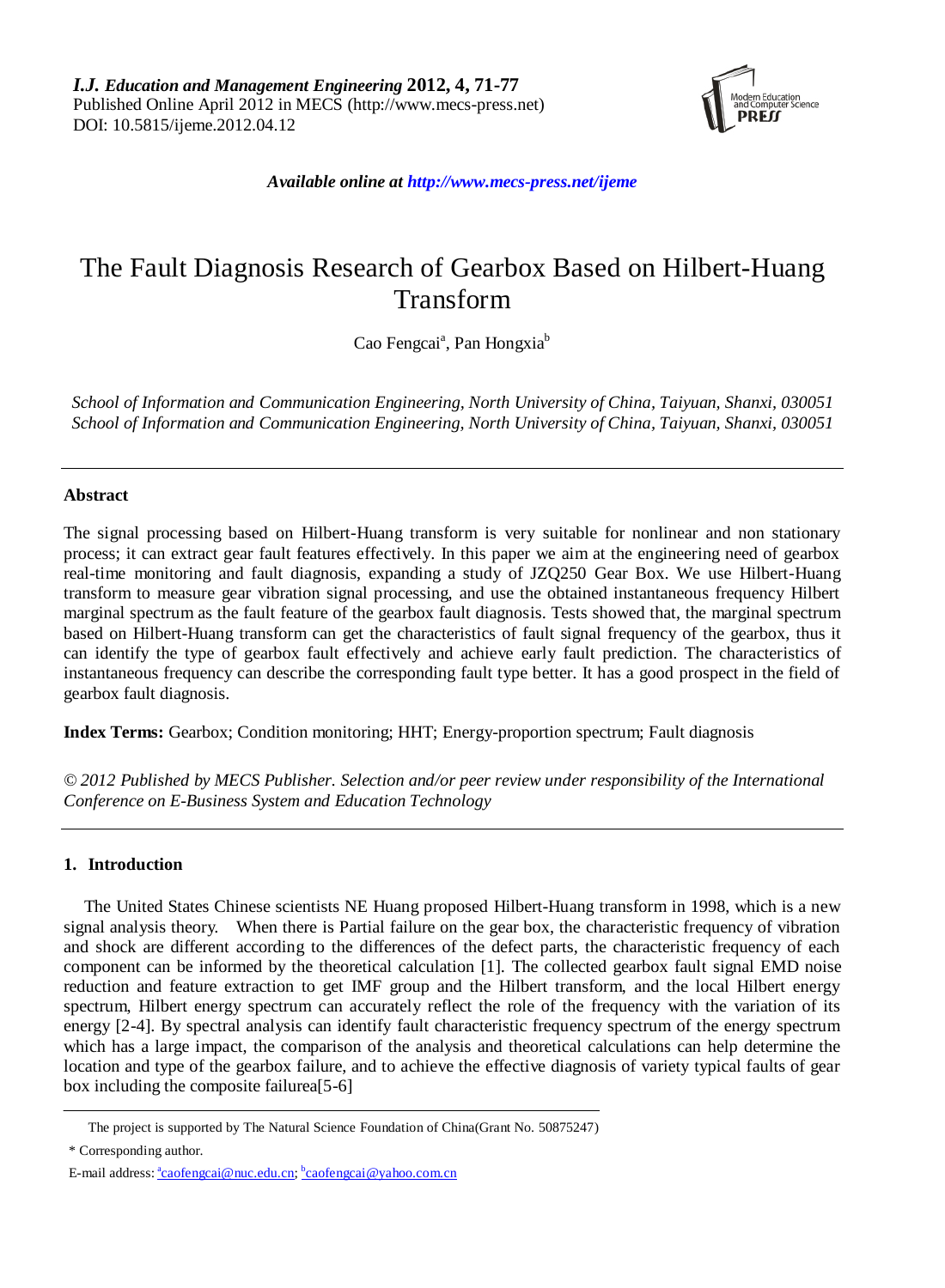# **2. The basic principle of hilbert-huang transformation**

## 2.1 *Hilbert transformation*

Assigns a continual time signal  $x(t)$ , it can make Hilbert transform  $y(t)$  to:

$$
y(t) = \frac{1}{\pi} \int_{-\infty}^{\infty} \frac{x(\tau)}{t - \tau} d\tau
$$
 (1)

The  $P$  is West tan oak principal value. The transformation can make a conjugate pair to all  $x(t)$ ,  $y(t)$  and  $z(t)$ :

$$
z(t) = x(t) + iy(t) = a(t)e^{i\theta(t)}
$$
\n(2)

The definition of instantaneous frequency is:

$$
\omega = \frac{d\theta(t)}{dt} \tag{3}
$$

## *2.2 The intrinsic mode function*

IMF is a class of signal which meets the physical interpretation of a single component signals, and an intrinsic mode function represents a simple vibration mode compared to the simple monotonic function. An intrinsic mode function should meet the following two conditions: (1) in the whole data segment, the number of extreme points and the number of zero-crossing must be equal or have a difference of one at most; (2) at any time connected, the average of the envelope formed by and the local maximum point and the envelope formed by the local minimum point is zero. That is, the two envelopes on the timeline of local symmetry. [7-8]

Intrinsic mode functions to characterize the volatility inherent in the data model, and each cycle only contains one volatile mode, the phenomenon of ore than one wave mode mixing will not happened; a intrinsic mode function is not binding as a narrow band signal, both frequency modulation and amplitude modulation can work, but also non-steady state; the signal only the frequency or amplitude modulated also can be intrinsic mode function.

# *2.3 EMD method*

The instantaneous frequency obtained by Hilbert transform of the intrinsic mode function is meaningful. However, almost every signal data to analyze is not intrinsic mode function, at any point in time, the signal data may include multiple wave modes, so long report that a simple Hilbert transform signal data into can not fully characterize the general frequency. In order to break down the general signal data intrinsic mode function,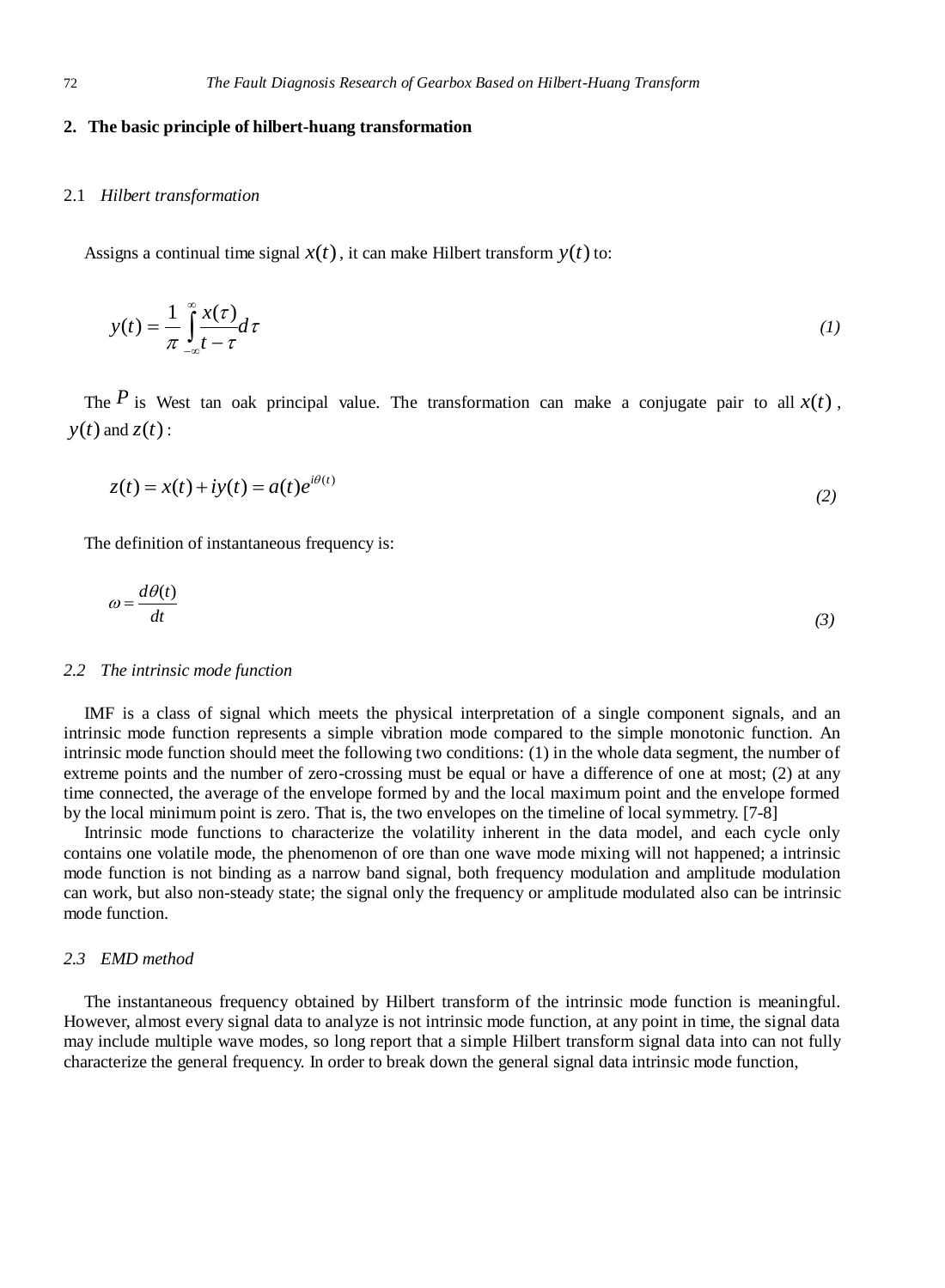$$
h = x(t) - m_1 \tag{4}
$$

Takes  $h_1$  the original signal, redundant above introduced the step, obtains:

$$
h_{1,1} = h_1 - m_{1,1} \tag{5}
$$

Screens repeatedly  $k$  times, until  $h_{1,k}$  becomes IMF, namely:

$$
h_{1,k} = h_{1,k-1} - m_{1,k} \tag{6}
$$

Written  $c_1 = h_{1,k}$ , then  $c_1$  is signal  $x(t)$ , it is the first component that meets the conditions of intrinsic mode function.

For the remainder  $r_1$  still contains longer period components, it can continue to decompensate  $r_1$  using the screening process described above in order to obtain the 2-order the intrinsic mode function components, the repetition of this process can obtain a certain number of intrinsic mode functions Component:

$$
\begin{cases}\nr_2 = r_1 - c_2 \\
\vdots \\
r_n = r_{n-1} - c_n\n\end{cases} \tag{7}
$$

Signal that obtained ultimately represent intrinsic mode function components and margin of expression of  $\int_0^r$ 

$$
x(t) = \sum_{i=1}^{n} c_i + r_n \tag{8}
$$

#### *2.4 Hilbert spectrum and marginal spectrum*

Do Hilbert transform on all the decomposition of IMF, and ignore the residual component rn, the amplitude distribution at the time - frequency plane is called a Hilbert amplitude spectrum, or simply Hilbert spectrum. Written as: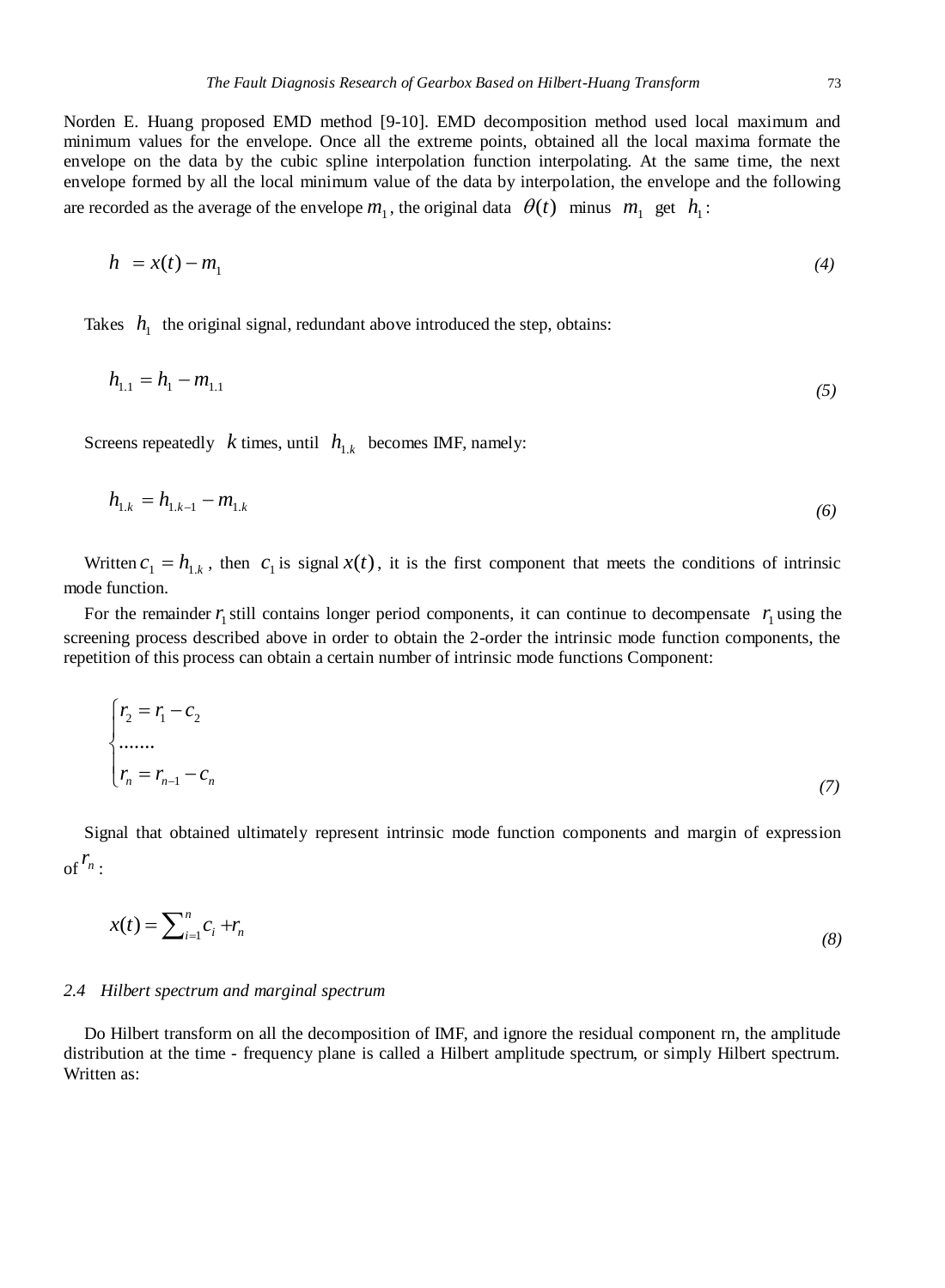$$
H(\omega, t) = \text{Re}\sum_{j=1}^{n} a_j(t) \exp(i \int \omega_j(t) dt)
$$
\n(9)

 $H(\omega, t)$  reflected the relationship among the signal amplitude, time, and the instantaneous frequency. Hilbert marginal spectrum defined as:

$$
h(\omega) = \int_{-\infty}^{\infty} H(\omega, t) dt \tag{10}
$$

 $h(\omega)$  reflected the relationship between signal amplitude and instantaneous frequency.

 $E(\omega)$  precisely descript the distribution of the energy of the signal with the instantaneous frequency of the role .

## **3. Gear fault diagnosis example**

## *3.1 Experimental device*

JZQ250 type of experiment as the research object gearbox, gear box drive and test point arrangement diagram shown in Figure 2, experimental system consists of Y132S-4 three-phase induction motor drives, motor output shaft via the coupling and gearbox input shaft is connected and then the gear box drive, transmission of power to the load wheel, and finally embraced by the hold device.

The key component of the experiment is the gear box, gear box drive and test point arrangement diagram are shown in Figure 1, mainly by the gearbox input shaft, intermediate shaft, output shaft, two pairs of helical gears, bearings and three pairs formed cabinet. By coupling the input shaft is connected with the motor shaft, and supported on bearings on both ends; input shaft transfer power to the intermediate shaft through a pair of helical gears. The intermediate shaft is composed of two helical gears and shafts by a pair of rolling bearings; output shaft is connected to the load wheel button.



Fig 1. The schematic diagram of gearbox transmission and the test point location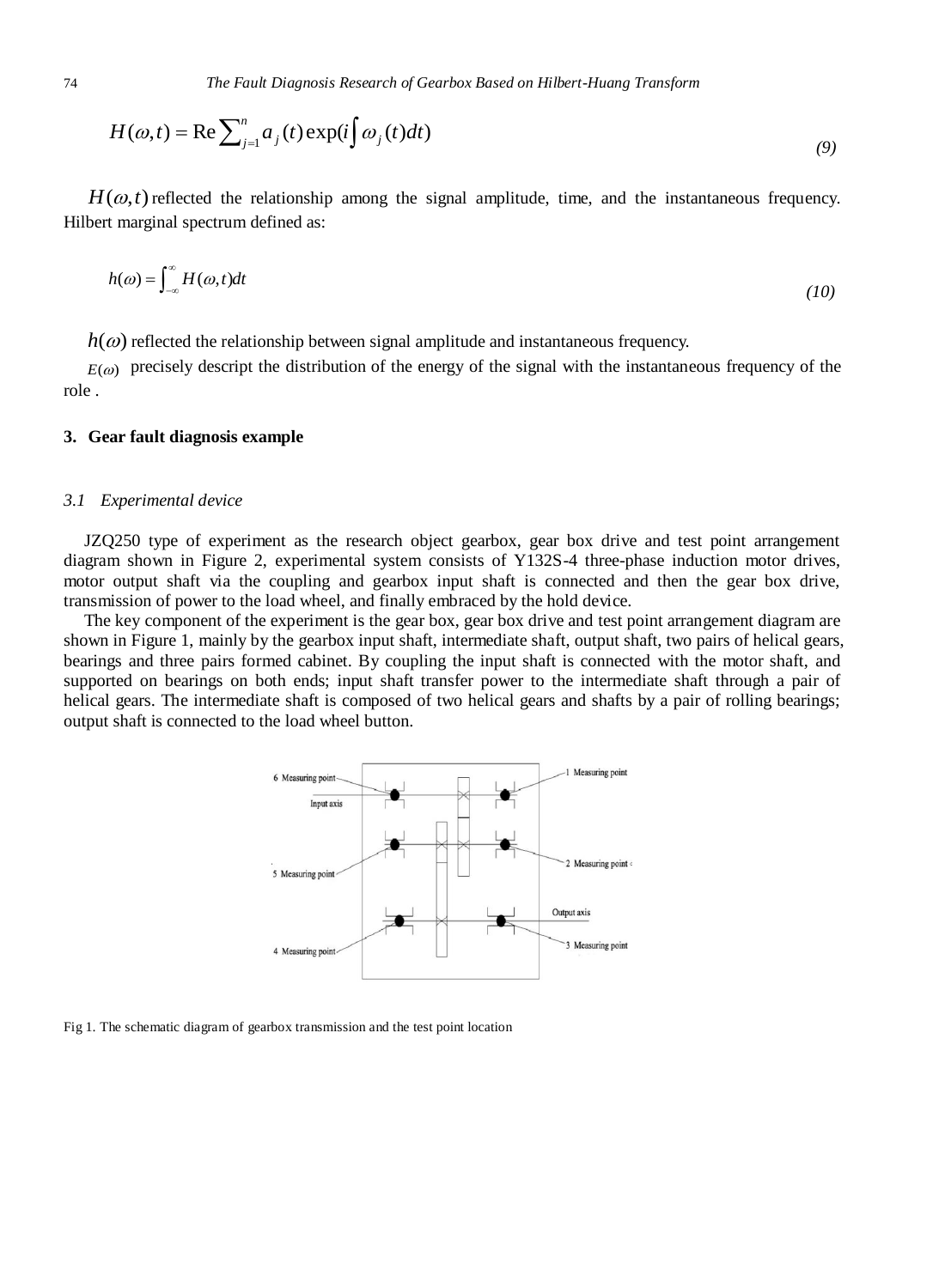| $Ax$ is | Rotational      | Rotational      |
|---------|-----------------|-----------------|
|         | speed $(r/min)$ | frequency $/Hz$ |
| I       | 997             | 16.62           |
| H       | 316.13          | 5.27            |
| Ш       | 89.26           | 1.49            |
| Gear    | Velocity        | Meshing         |
|         | ratio $z3/z4$   | frequency $/Hz$ |
| 1/2     | 13/41           | 216.06          |
| 3/4     | 24/85           | 126.48          |
|         |                 |                 |

Table 1 The transfer frequency of each shaft in gear box and meshing frequency

# *3.2 Failure set*

According to the situation of the JZQ250 gearbox in actual use, the intermediate shaft gear box is prone to failure, including the bearing fatigue spelling, cage damage and broken gear tooth phenomenon. The fault data of the experiment is selected when the gear is light load, and simulate gear tooth broken gear exists in 3, 4. And compared with normal conditions, bearing in the gear box above the box to install the six piezoelectric acceleration sensor, 1200rpm motor speed was measured under the six-way vibration acceleration signal. This sampling frequency of the experiment is 20000Hz, the sampling points are 16384.



Fig 2. The time-domain waveform of breakage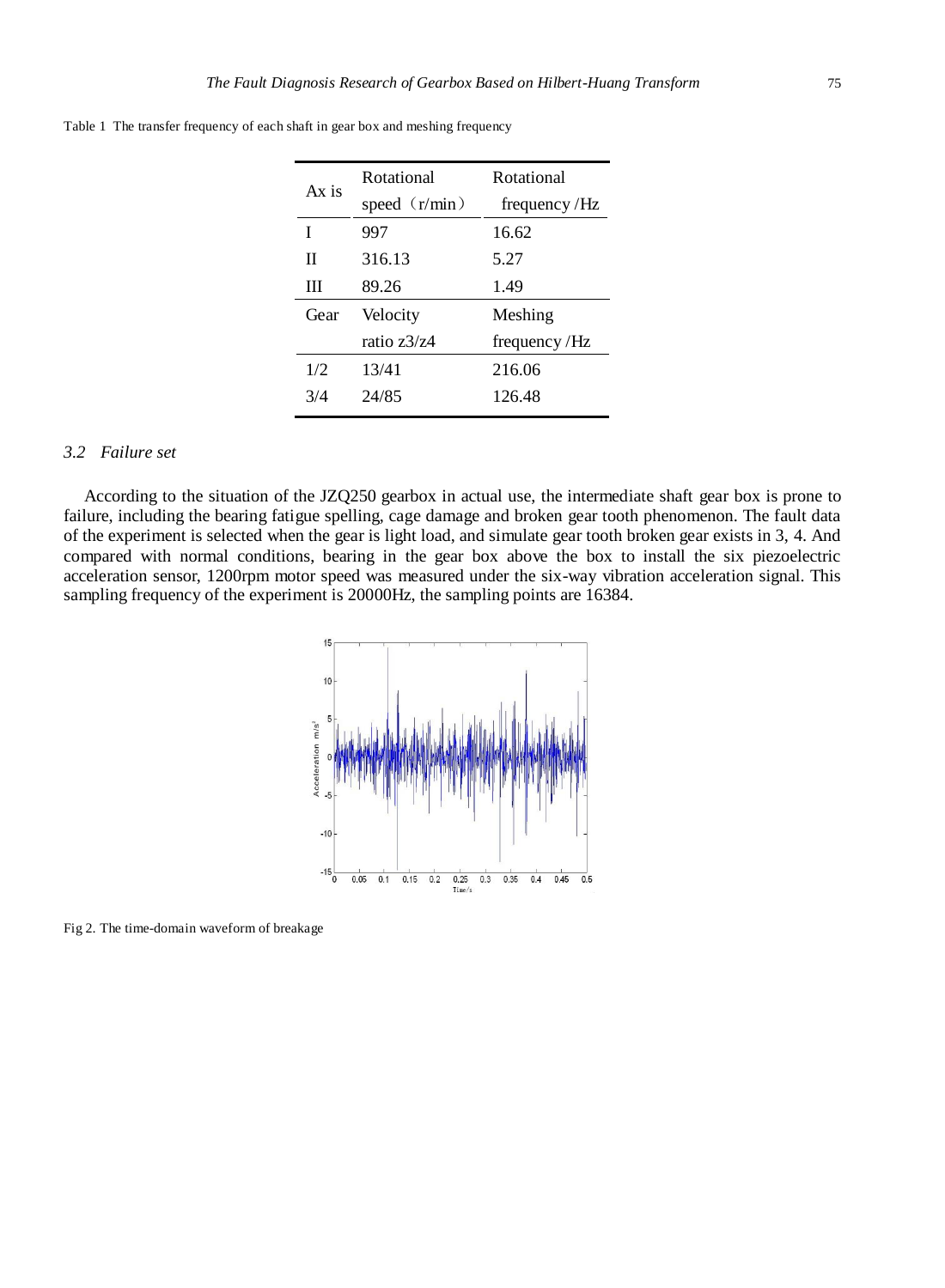

Fig 3. The EMD analysis result of breakage

## *3.3 Test data analysis*

As shown in Figure2,it is he time-domain waveform fault when the output shaft gear teeth is broken. Observing the time-domain graph, you can find the waveform of fault signal has approximately periodic pulses, indicating that there is a fault in the area, but can not determine the fault location and type. Shown in Figure 3, it is the decomposition of the fault signal EMD. Observing the resulting IMF is still presenting a certain periodicity, but still can not determine the fault. Hilbert marginal spectrum can be obtained by IMF group on Hilbert transform, shown in Figure4. Marginal in the amplitude spectrum (energy) mainly concentrates within the 500Hz band, the band energy analysis, can be (local) energy spectrum, shown in Figure 5. Multiple characteristic lines can be seen from Figure 5, in which the frequency characteristic lines corresponding to the output shaft rotation frequency of 1.8Hz, 7.8Hz, 12.9Hz, 48.1Hz octave for the rotation frequency of 4, 7 and 25 frequency multiplier, 157.0Hz basically consistent with the intermediate shaft and output shaft gear meshing frequency of occurrence of the output shaft can be judged broken teeth fault, the results is consistent with the actual situation.



Fig 4. Fig.4 the Marginal spectrum of breakage signal